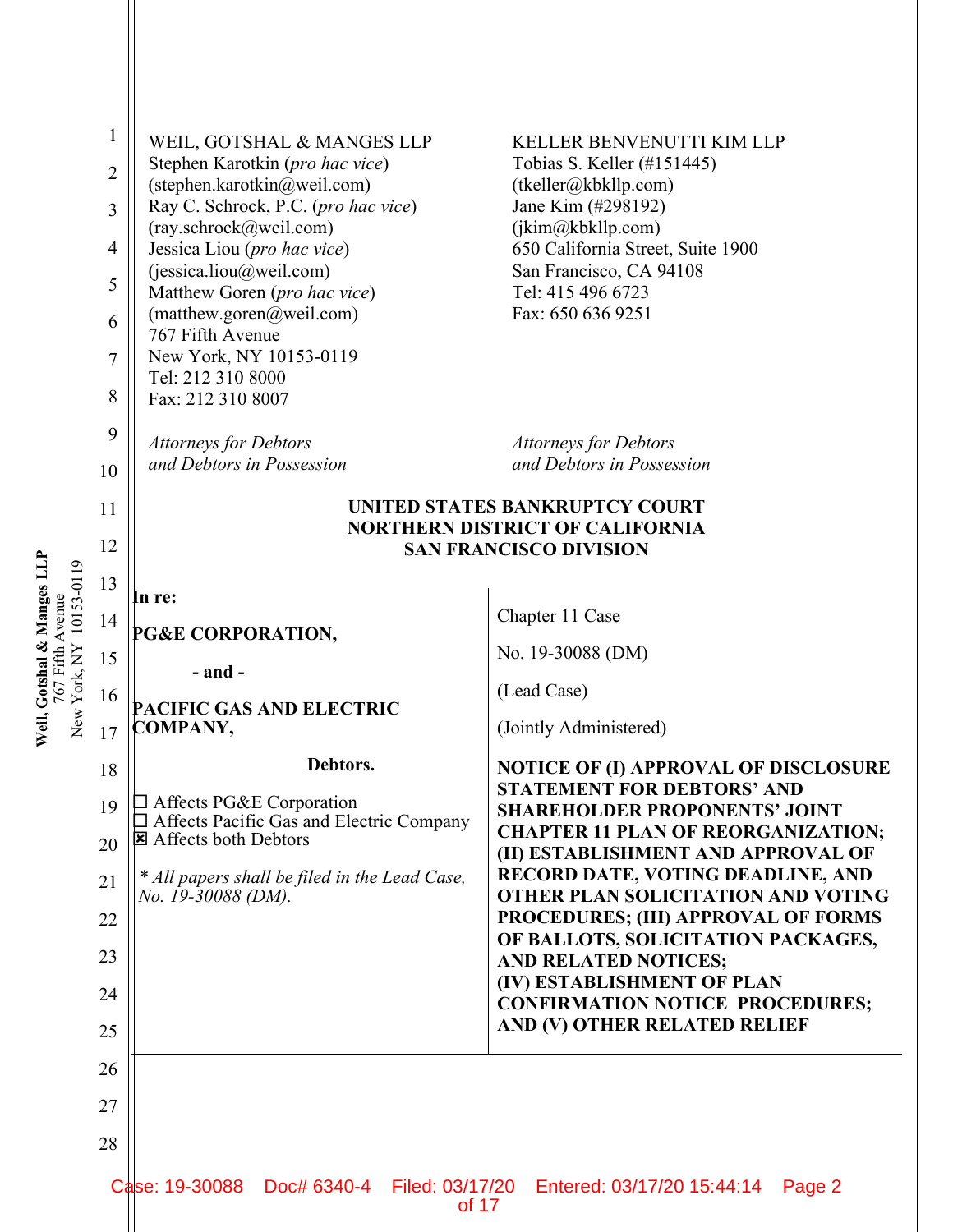4

5

6

7

8

9

10

11

12

13

14

15

16

17

18

19

20

21

22

23

24

25

26

27

28

1

## **PLEASE TAKE NOTICE** that:

1. **Approval of Disclosure Statement**. By Order, dated [●], 2020 [Docket No. [●] (the "**Disclosure Statement and Solicitation Procedures Order**"), the United States Bankruptcy Court for the Northern District of California, San Francisco Division (the "**Bankruptcy Court**") approved the disclosure statement [Docket No.  $\lceil \cdot \rceil$  (together with all schedules and exhibits thereto, and as may be modified, amended, or supplemented from time to time, the "**Disclosure Statement**") for the *Debtors' and Shareholder Proponents' Joint Chapter 11 Plan of Reorganization dated March [* $\cdot$ *], 2020 [Docket* No. [ $\bullet$ ] (together with all schedules and exhibits thereto, and as may be modified, amended, or supplemented from time to time, the "**Plan**")<sup>1</sup> as having adequate information as provided under section 1125 of title 11 of the United States Code (the "**Bankruptcy Code**"), and also approved certain procedures for the solicitation, distribution, and tabulation of votes to accept or reject the Plan. The Plan is annexed as **Exhibit A** to the Disclosure Statement. The Bankruptcy Court previously set certain dates and deadlines with respect to approval of the Disclosure Statement and confirmation of the Plan by Order, dated February 11, 2020 [Docket No. 5732] (the "**Scheduling Order**").

2. **The Voting Classes and Record Date**. Only parties that hold Claims against, or Interests in, the Debtors in the following Classes as of March 3, 2020 (the "**Record Date**") are entitled to vote to accept or reject the Plan (collectively, the "**Voting Classes**"):

| <b>The Voting Classes</b> |                                         |            |
|---------------------------|-----------------------------------------|------------|
| <b>Class</b>              | <b>Designation</b>                      | Impairment |
| Class 5A-I                | HoldCo Public Entities Wildfire Claims  | Impaired   |
| Class 5A-II               | HoldCo Subrogation Wildfire Claims      | Impaired   |
| Class 5A-III              | HoldCo Fire Victim Claims               | Impaired   |
| $Class 10A-I$             | HoldCo Common Interests                 | Impaired   |
| $Class 10A-II$            | HoldCo Rescission or Damage Claims      | Impaired   |
| $Class 3B-I$              | Utility Impaired Senior Note Claims     | Impaired   |
| Class 3B-III              | Utility Short-Term Senior Note Claims   | Impaired   |
| Class 3B-IV               | <b>Utility Funded Debt Claims</b>       | Impaired   |
| $Class 5B-I$              | Utility Public Entities Wildfire Claims | Impaired   |
| Class 5B-II               | Utility Subrogation Wildfire Claims     | Impaired   |
| Class 5B-III              | <b>Utility Fire Victim Claims</b>       | Impaired   |

<sup>1</sup> Capitalized terms used but not defined herein have the meanings ascribed to such terms in the Plan or the Disclosure Statement and Solicitation Procedures Order, as applicable.

Case: 19-30088 Doc# 6340-4 Filed: 03/17/20  $^2$  Entered: 03/17/20 15:44:14 Page 3

of 17

Weil, Gotshal & Manges LLP **Weil, Gotshal & Manges LLP** New York, NY 10153-0119 New York, NY 10153-0119 767 Fifth Avenue 767 Fifth Avenue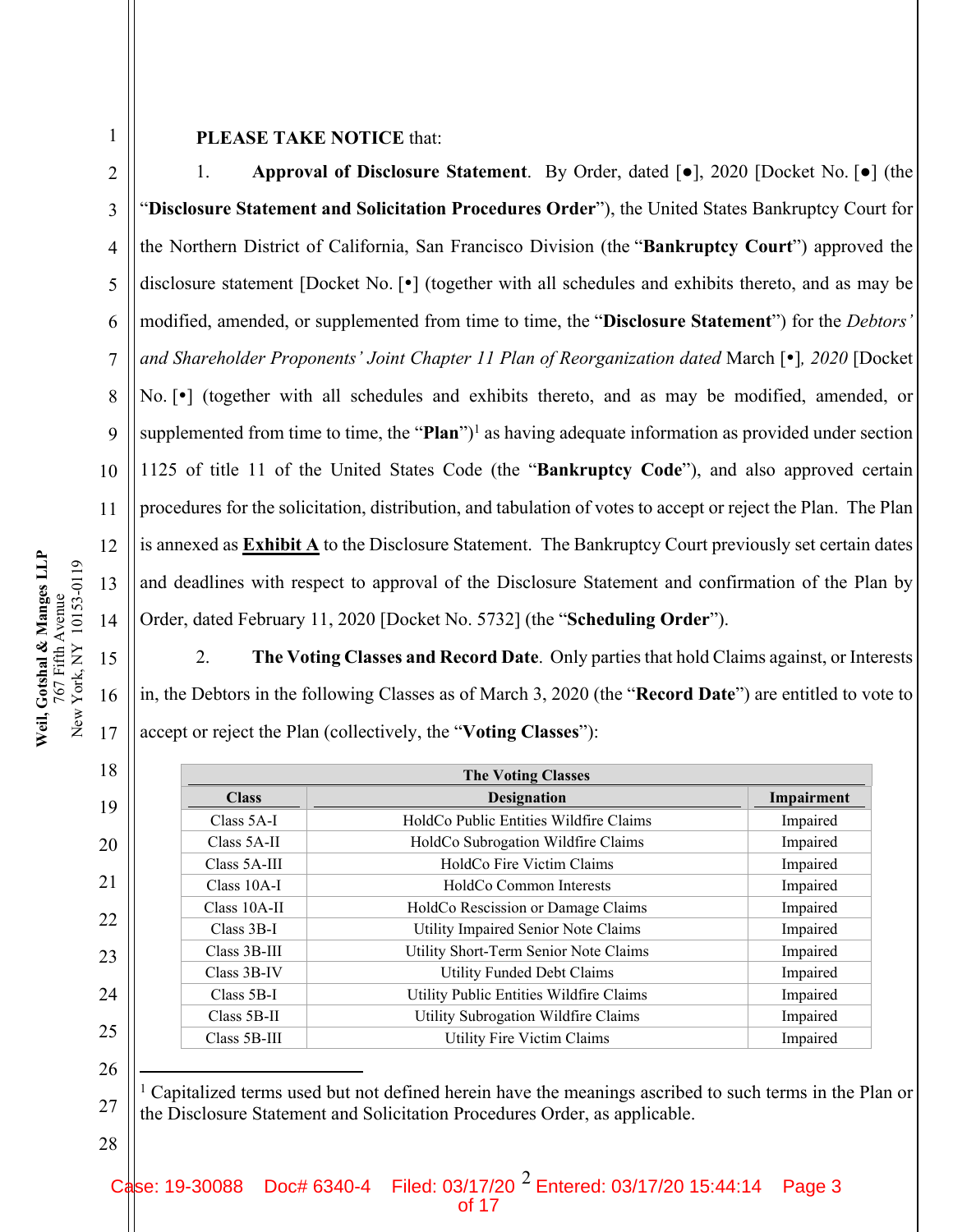2

3

4

5

6

7

17

18

19

20

21

22

23

24

25

26

27

3. **The Voting Deadline**. Votes to accept or reject the Plan must be actually received by the Debtors' solicitation agent, Prime Clerk LLC ("**Prime Clerk**" or the "**Solicitation Agent**"), by no later than **May 15, 2020 at 4:00 p.m. (Prevailing Pacific Time)** (the "**Voting Deadline**") in accordance with the procedures set forth in the Disclosure Statement and Solicitation Procedures Order and the instructions set forth on any Ballot. Failure to follow the voting instructions as set forth in the Disclosure Statement and Solicitation Procedures Order and any applicable Ballot may result in the vote of any such Claim or Interest holder not being counted for purposes of accepting or rejecting the Plan.

8 9 10 11 4. **The Non-Voting Classes and Other Parties Not Entitled to Vote on the Plan**. Holders of Unimpaired Claims or Interests in the Classes listed below are Unimpaired under the Plan (collectively, the "**Non-Voting Classes**"), are not entitled to vote to accept or reject the Plan, and will not receive a Ballot. Such holders will instead receive a Notice of Non-Voting Status.

| <b>The Non-Voting Classes</b> |                                              |            |
|-------------------------------|----------------------------------------------|------------|
| <b>Class</b>                  | <b>Designation</b>                           | Impairment |
| Class 1A                      | HoldCo Other Secured Claims                  | Unimpaired |
| Class 2A                      | HoldCo Priority Non-Tax Claims               | Unimpaired |
| Class 3A                      | HoldCo Funded Debt Claims                    | Unimpaired |
| Class 4A                      | HoldCo General Unsecured Claims              | Unimpaired |
| Class 5A-IV                   | HoldCo Ghost Ship Fire Claims                | Unimpaired |
| Class 6A                      | HoldCo Workers' Compensation Claims          | Unimpaired |
| Class 7A                      | HoldCo Environmental Claims                  | Unimpaired |
| Class 8A                      | HoldCo Intercompany Claims                   | Unimpaired |
| Class 9A                      | HoldCo Subordinated Debt Claims              | Unimpaired |
| Class 11A                     | HoldCo Other Interests                       | Unimpaired |
| Class 1B                      | <b>Utility Other Secured Claims</b>          | Unimpaired |
| Class 2B                      | Utility Priority Non-Tax Claims              | Unimpaired |
| Class 3B-II                   | <b>Utility Reinstated Senior Note Claims</b> | Unimpaired |
| Class 3B-V                    | Utility PC Bond (2008 F and 2010 E) Claims   | Unimpaired |
| Class 4B                      | Utility General Unsecured Claims             | Unimpaired |
| Class 5B-IV                   | Utility Ghost Ship Fire Claims               | Unimpaired |
| Class 6B                      | Utility Workers' Compensation Claims         | Unimpaired |
| Class 7B                      | 2001 Utility Exchange Claims                 | Unimpaired |
| Class 8B                      | Utility Environmental Claims                 | Unimpaired |
| Class 9B                      | Utility Intercompany Claims                  | Unimpaired |
| Class 10B                     | Utility Subordinated Debt Claims             | Unimpaired |
| Class 11B                     | <b>Utility Preferred Interests</b>           | Unimpaired |
| Class 12B                     | <b>Utility Common Interests</b>              | Unimpaired |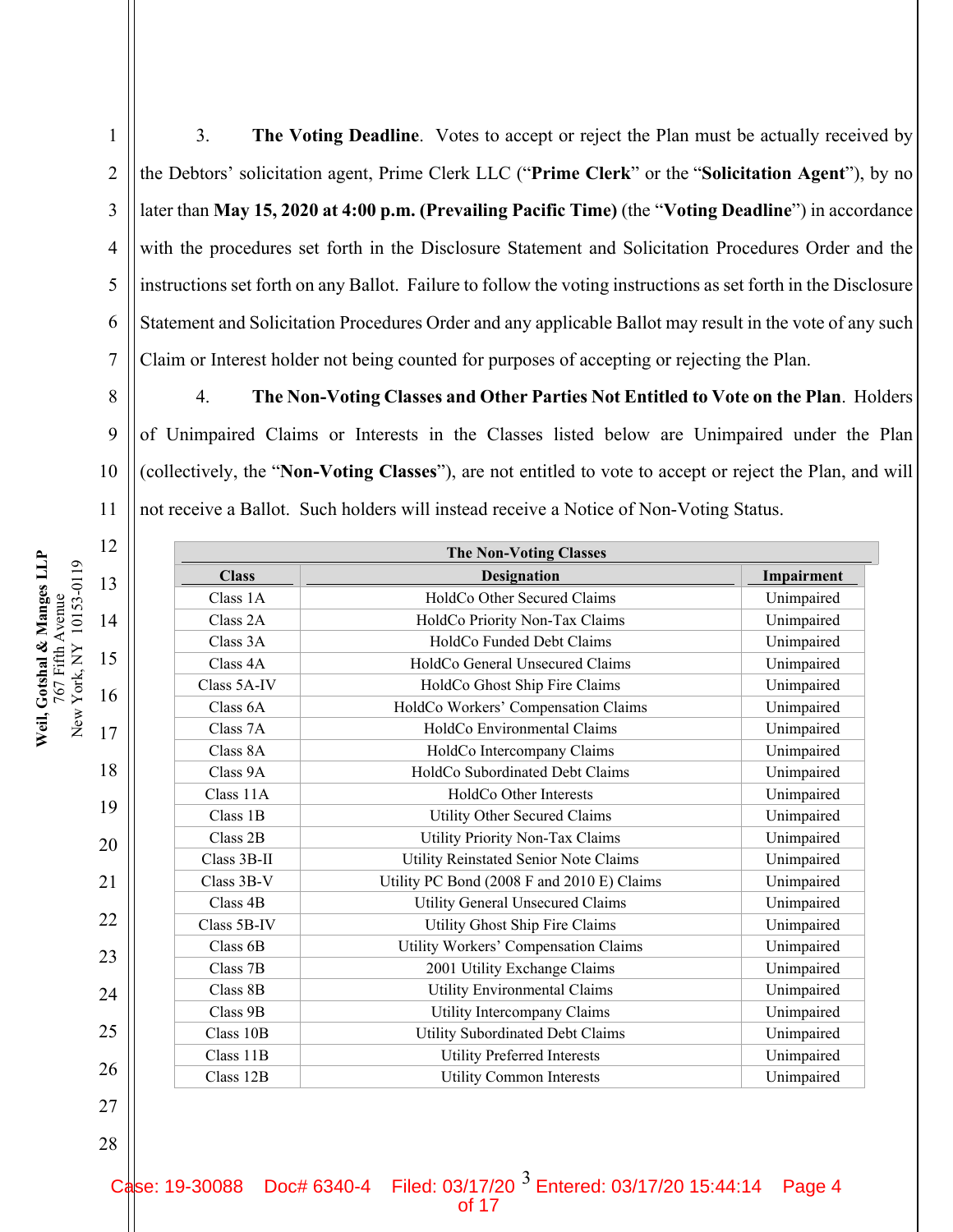| 1              | In addition, pursuant to the Disclosure Statement and Solicitation Procedures Order, the                                                                                         |  |  |  |  |
|----------------|----------------------------------------------------------------------------------------------------------------------------------------------------------------------------------|--|--|--|--|
| $\overline{2}$ | following holders of Claims and Interests are not entitled to vote to accept or reject the Plan:                                                                                 |  |  |  |  |
| 3              | (a) Any holder of a Claim that was not listed in the Schedules or was listed as contingent,                                                                                      |  |  |  |  |
| 4              | unliquidated, disputed, in the amount of \$0.00, or unknown, and a Proof of Claim was<br>not (i) filed by the applicable Bar Date or (ii) deemed timely filed by an Order of the |  |  |  |  |
| 5              | Bankruptcy Court before the Voting Deadline unless the Debtors have consented in<br>writing;                                                                                     |  |  |  |  |
| 6              |                                                                                                                                                                                  |  |  |  |  |
| $\tau$         | (b) Any holder of a Claim that is the subject of an objection or request for estimation filed<br>by February 21, 2020 at 4 p.m. (Prevailing Pacific Time);                       |  |  |  |  |
| 8              | (c) Any holder of a Claim (i) filed in the amount of \$0.00, (ii) where, as of the Record Date,                                                                                  |  |  |  |  |
| 9              | the outstanding amount of a Claim is not greater than \$0.00, or (iii) where a Claim has<br>been disallowed, expunged, disqualified, or suspended; and                           |  |  |  |  |
| 10             | (d) Claimholders who are otherwise disqualified from voting to accept or reject the Plan                                                                                         |  |  |  |  |
| 11             | pursuant to the procedures set forth in the Solicitation Procedures and Disclosure<br>Statement Order.                                                                           |  |  |  |  |
| 12             |                                                                                                                                                                                  |  |  |  |  |
| 13             | 5.<br>Claims Objections or Estimation Requests for Voting Purposes. If an objection to,                                                                                          |  |  |  |  |
| 14             | or request for estimation of, a Claim has been filed and served by any party in interest with appropriate                                                                        |  |  |  |  |
| 15             | standing by the deadline set forth in the Scheduling Order (February 21, 2020, at 4:00 p.m. (Prevailing                                                                          |  |  |  |  |
| 16             | Pacific Time)), such Claim shall be temporarily disallowed or estimated for voting purposes only with                                                                            |  |  |  |  |
| 17             | respect to the Plan and not for purposes of allowance or distribution, except to the extent and in the                                                                           |  |  |  |  |
| 18             | manner as may be set forth in such objection or request for estimation; <i>provided</i> , that the deadline for                                                                  |  |  |  |  |
| 19             | any party in interest with appropriate standing to file and serve an objection to, or request for estimation                                                                     |  |  |  |  |
| 20             | of, any timely filed HoldCo Rescission or Damage Claim has been extended through and including                                                                                   |  |  |  |  |
| 21             | May 1, 2020, at 4:00 p.m. (Prevailing Pacific Time).                                                                                                                             |  |  |  |  |
| 22             | <b>Rule 3018 Motions.</b> Pursuant to the Scheduling Order, if you timely filed a Proof of<br>6.                                                                                 |  |  |  |  |
| 23             | Claim or Interest and disagreed with the Debtors' classification of, objection to, or request for estimation                                                                     |  |  |  |  |
| 24             | of, your Claim or Interest and believe that you should have been be entitled to vote to accept or reject                                                                         |  |  |  |  |
| 25             | the Plan, then you were required to file and serve a motion, pursuant to Bankruptcy Rule 3018(a) (a                                                                              |  |  |  |  |
| 26             | "3018 Motion"), to temporarily allow such Claim or Interest in a different amount or in a different Class                                                                        |  |  |  |  |
| 27             | for purposes of voting to accept or reject the Plan by March 6, 2020 at 4:00 p.m. (Prevailing Pacific                                                                            |  |  |  |  |
|                |                                                                                                                                                                                  |  |  |  |  |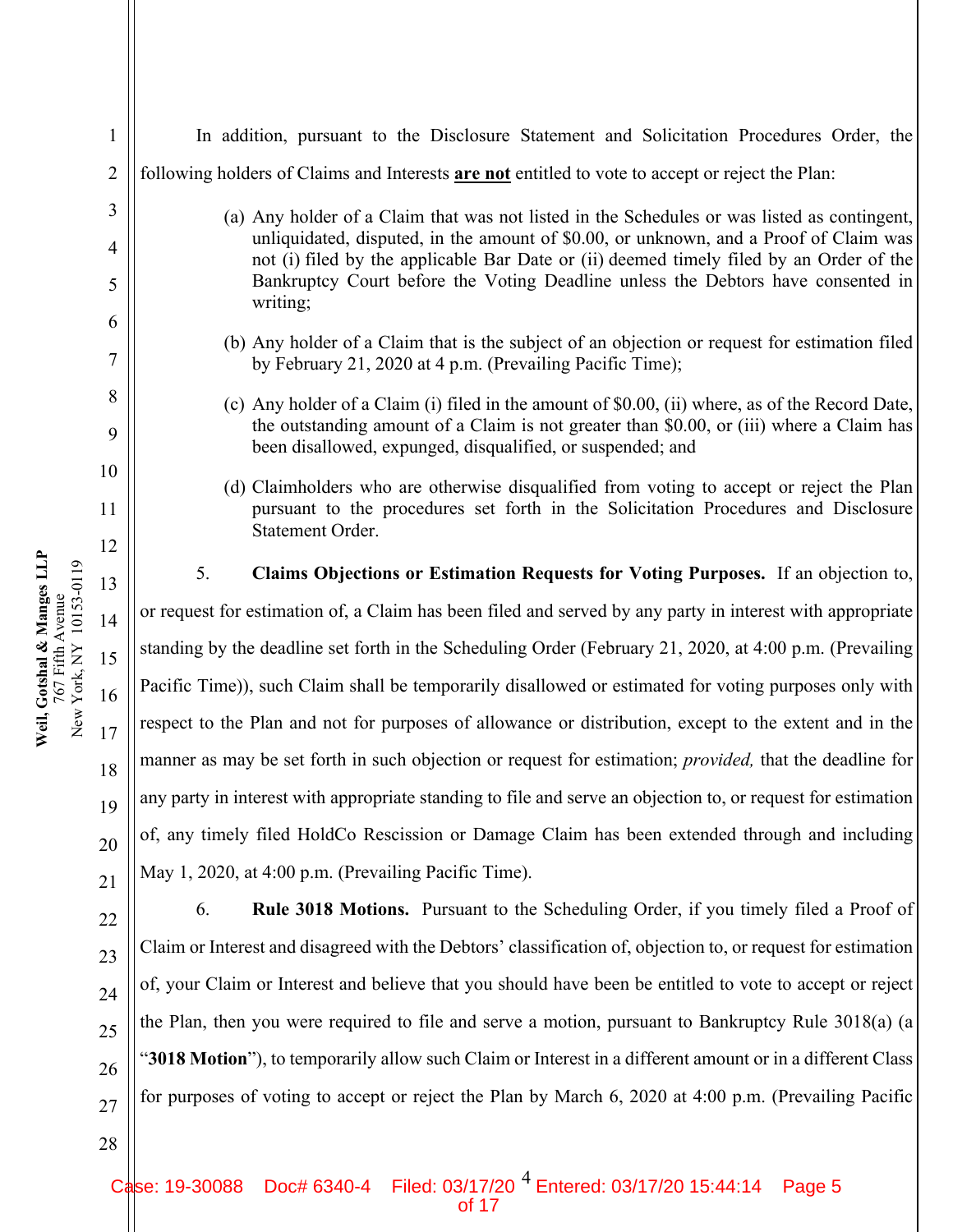17

18

19

21

1 2 3 4 5 6 7 8 9 10 11 12 13 14 15 Time), unless such deadline has been extended by agreement of the Debtors; *provided, however,* that, notwithstanding anything in the Disclosure Statement and Solicitation Procedures Order or the Scheduling Order to the contrary, the deadline for any holder of a timely filed HoldCo Rescission or Damage Claim to file a 3018 Motion has been extended through and including April 23, 2020, at 4:00 p.m. (Prevailing Pacific Time). 3018 Motions that were not timely filed and served in accordance with the Scheduling Order shall not be considered. The rights of the Debtors and any other party in interest to respond or object to any 3018 Motion are hereby expressly reserved. Any claimant or interest holder that timely filed a 3018 Motion will be provided with a Ballot and such Ballot will be counted in accordance with the procedures set forth in the Disclosure Statement and Solicitation Procedures Order, unless temporarily allowed in a different amount by an Order of the Court entered prior to the Voting Deadline. For the avoidance of doubt, and notwithstanding any other provision in the Disclosure Statement and Solicitation Procedures to the contrary, any amount that is established or determined by the Court in connection with a timely filed 3018 Motion shall be allowed in the amount determined by the Court for voting purposes only with respect to the Plan, and not for purposes of allowance or distribution;<sup>2</sup>

20 22 7. **The Confirmation Hearing**. Pursuant to the Scheduling Order, the hearing (the "**Confirmation Hearing**") to consider confirmation of the Plan will be held on **May 27, 2020 at 10:00 a.m. (Pacific Time)**, before the Honorable Dennis Montali, United States Bankruptcy Judge, in Courtroom 17 of the Bankruptcy Court, 450 Golden Gate Avenue, 18th Floor, San Francisco, California 94102. The procedures for filing responses and objections to confirmation of the Plan are set forth below. The Confirmation Hearing and the deadlines related thereto may be continued from time to time by the Bankruptcy Court without further notice other than announcement by the Bankruptcy Court in open Court, as indicated in any notice of agenda of matters scheduled for hearing filed with the

24

25

23

26 27 <sup>2</sup> Claimants may contact PG&E Ballot Processing, c/o Prime Clerk, LLC, One Grand Central Place, 60 East 42nd Street, Suite 1440, New York, NY 10165, by telephone at 844-339-4217 (domestic) or 929- 333-8977 (international), or by e-mail to pgeinfo@primeclerk.com to receive an appropriate Ballot for any Claim for which a proof of claim has been timely filed and a 3018 Motion has been filed.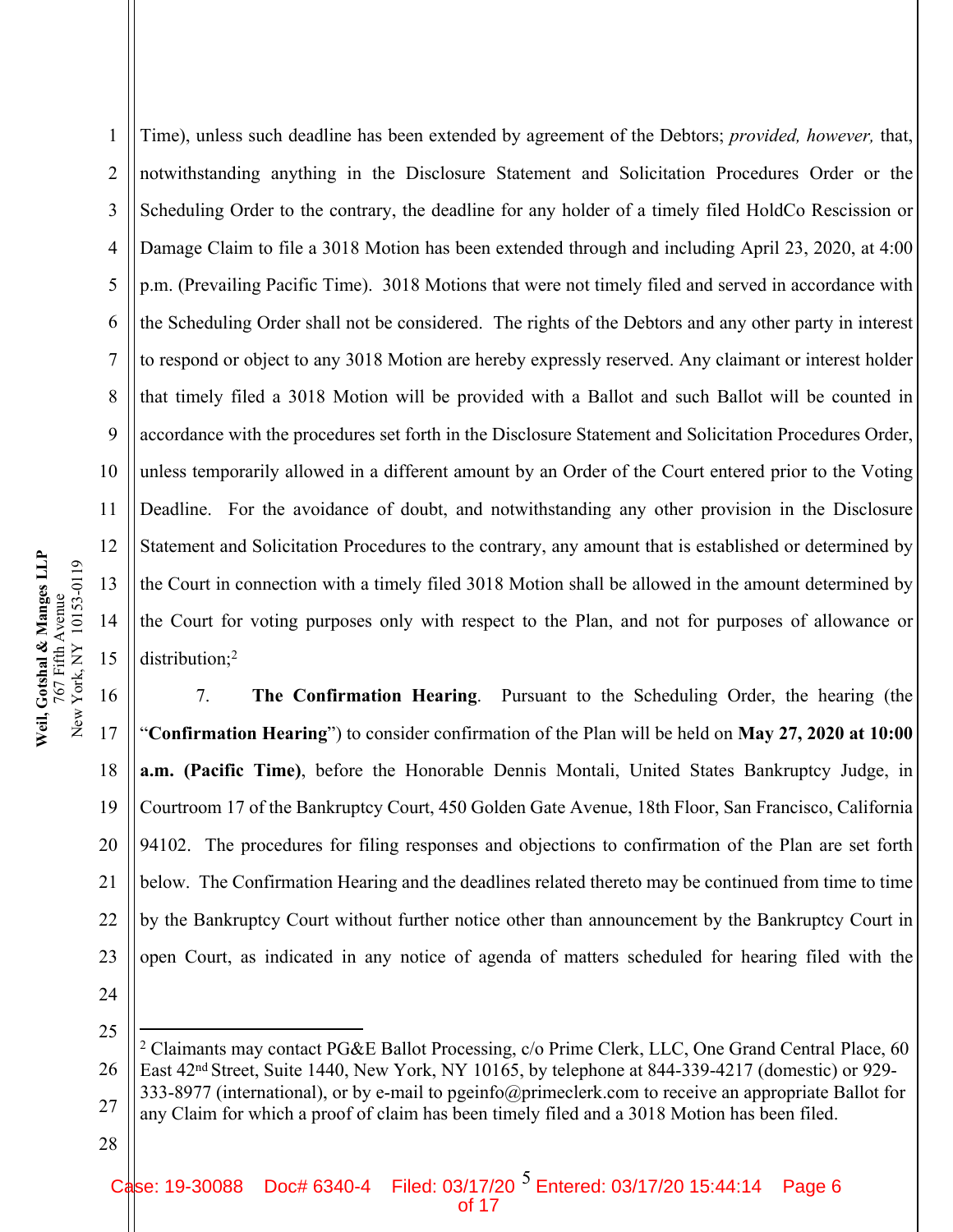1 2 3 4 5 6 7 8 9 10 11 12 13 14 15 16 17 18 19 20 21 Bankruptcy Court, or on the docket. The Plan may be modified, if necessary, before, during, or because of the Confirmation Hearing, without further notice to interested parties. 8. **Objections to Confirmation of the Plan**. Responses and objections to confirmation of the Plan must: (a) Be in writing; (b) State the name and address of the objecting party and the amount and nature of the Claim or Interest of such party; (c) State with particularity the basis and nature of any objection with respect to the Plan; (d) Conform to the Bankruptcy Rules, the Bankruptcy Local Rules for the United States District Court for the Northern District of California, the *Order Establishing Procedures for Disclosure Statement and Confirmation Hearing* (N.D. Cal. May 2017) (Montali, J.), and the Scheduling Order; and (e) Be filed with the Bankruptcy Court and served in accordance with Bankruptcy Rule 3020(b)(1) so as to be actually received on or before **4:00 p.m. (Prevailing Pacific Time) on May 15, 2020** (the "**Objection Deadline**") by the following parties (the "**Notice Parties**"): (i) Clerk, U.S. Bankruptcy Court for the Northern District of California, 450 Golden Gate Avenue, 18th Floor, San Francisco, California 94102; (ii) The Debtors, c/o PG&E Corporation and Pacific Gas and Electric Company, 77 Beale Street, P.O. Box 770000, San Francisco, California 94177 (Attn: Janet Loduca, Esq.); (iii) The attorneys for the Debtors, (A) Weil, Gotshal & Manges LLP, 767 Fifth Avenue, New York, New York 10153 (Attn: Stephen Karotkin, Esq. (stephen.karotkin@weil.com), Jessica Liou, Esq. (jessica.liou@weil.com), and Matthew Goren, Esq. (matthew.goren@weil.com)), (B) Keller Benvenutti Kim LLP, 650 California Street, Suite 1900, San Francisco, California 94108 (Attn: Tobias S. Keller, Esq. (tkeller@kbkllp.com) and Jane Kim, Esq. (jkim@kbkllp.com)), and (C) Cravath, Swaine & Moore LLP, Worldwide Plaza, 825 Eighth Avenue, New York, New York 10019 (Attn:

> (iv) The U.S. Trustee, 450 Golden Gate Avenue, 5th Floor, Suite 05-0153, San Francisco, California 94102 (Attn: James L. Snyder, Esq. (James.L.Snyder@usdoj.gov) and Timothy Laffredi, Esq.  $(Timothy.S.Laffredi@usdoj.gov)$ );

Paul H. Zumbro, Esq. (pzumbro@cravath.com), Kevin J. Orsini, Esq. (korsini@cravath.com), and Omid H. Nasab, Esq. (onasab@cravath.com));

(v) The attorneys for the administrative agent under the Debtors' debtor-inpossession financing facility, (A) Stroock & Stroock & Lavan LLP, 180 Maiden Lane, New York, New York 10038-4982 (Attn: Kristopher M. Hansen, Esq. (khansen@stroock.com), Erez E. Gilad, Esq.

Case: 19-30088 Doc# 6340-4 Filed: 03/17/20 <sup>6</sup> Entered: 03/17/20 15:44:14 Page 7 of 17

22

**Weil, Gotshal & Manges LLP** 767 Fifth Avenue New York, NY 10153-0119

Weil, Gotshal & Manges LLP<br>767 Fifth Avenue<br>New York, NY 10153-0119

23

24

25

26

27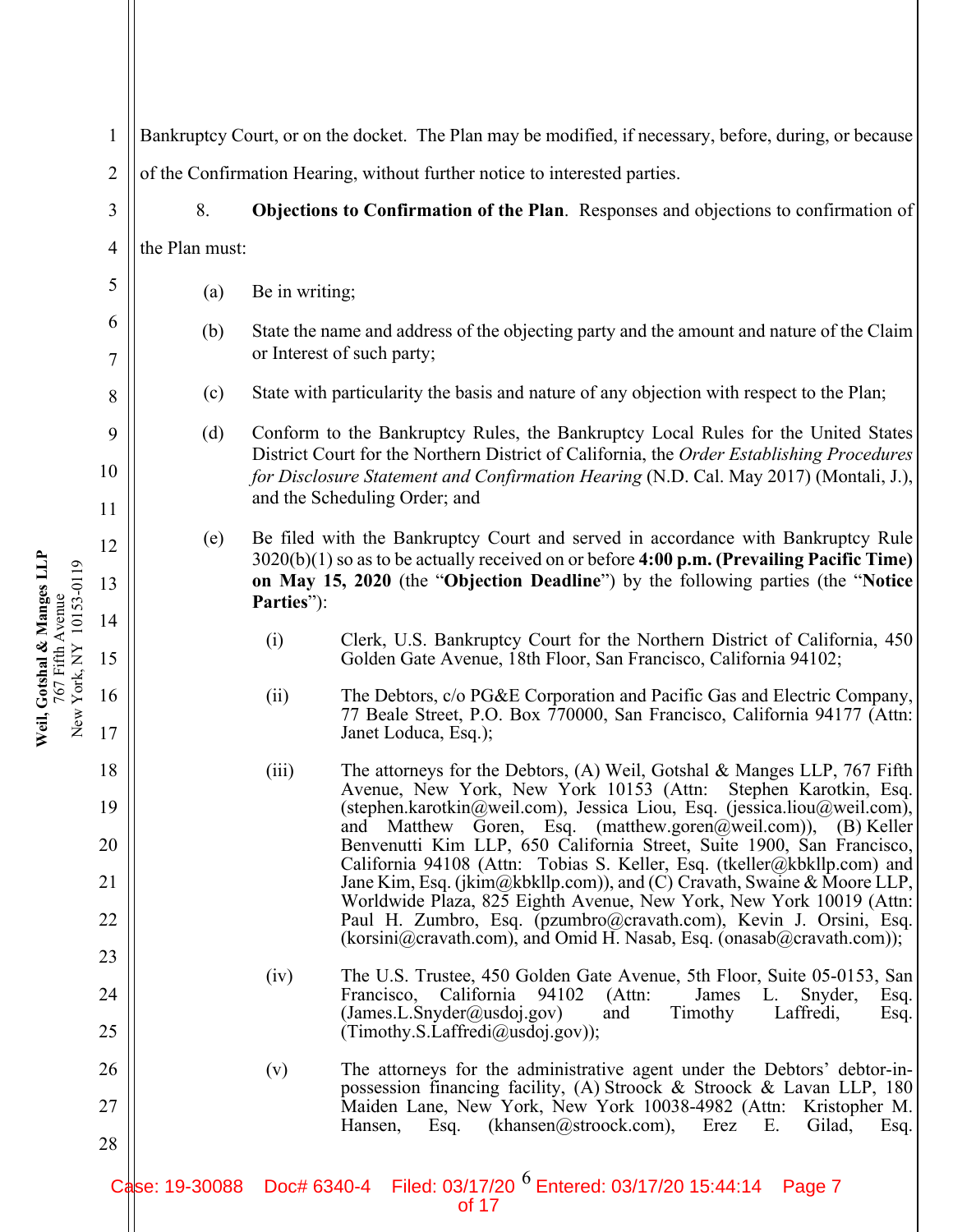|                |                |         | $(egilad@stroock.com)$ ,<br>Matthew<br>and<br>G.<br>Garofalo,<br>Esq.<br>(mgarofalo@stroock.com)) and (B) Stroock & Stroock & Lavan LLP, 2029<br>Century Park East, Los Angeles, California 90067-3086 (Attn: Frank A.<br>Merola, Esq. (fmerola@stroock.com));                                                       |
|----------------|----------------|---------|----------------------------------------------------------------------------------------------------------------------------------------------------------------------------------------------------------------------------------------------------------------------------------------------------------------------|
| 3<br>4<br>5    |                | (vi)    | The attorneys for the collateral agent under the Debtors' debtor-in-possession<br>financing facility, Davis Polk & Wardwell LLP, 450 Lexington Avenue, New<br>(Attn: Eli<br>York, New York<br>10017<br>$J_{\cdot}$<br>Vonnegut,<br>Esq.<br>David<br>Schiff,<br>$(eli.vonnegut@davispolk.com)$ ,<br>Esq.<br>Graulich, |
| 6              |                |         | $(david.schiff@davispolk.com)$ ,<br>Timothy<br>and<br>Esq.<br>$(timothy, graulich@davispolk.com)$ ;                                                                                                                                                                                                                  |
| 7              |                | (vii)   | The attorneys for the CPUC, Paul, Weiss, Rifkind, Wharton & Garrison LLP,<br>1285 Avenue of the Americas, New York, New York 10019-6064 (Attn: Alan<br>W. Kornberg, Esq. (akornberg@paulweiss.com), Brian S. Hermann, Esq.                                                                                           |
| 8<br>9         |                |         | (bhermann@paulweis.com),<br>Walter<br>R.<br>Rieman,<br>Esq.<br>(wrieman@paulweiss.com),<br>Sean<br>A.<br>Mitchell,<br>Esq.<br>$(\text{smitchell@paulweiss.com})$ ,<br>Neal<br>$P_{\cdot}$<br>Donnelly,<br>and<br>Esq.                                                                                                |
| $\overline{0}$ |                |         | (ndonnelly@paulweis.com));                                                                                                                                                                                                                                                                                           |
| 1              |                | (viii)  | The attorneys for the Creditors Committee, (A) Milbank LLP, 55 Hudson<br>Yards, New York, New York 10001-2163 (Attn: Dennis F. Dunne, Esq.<br>Samuel<br>(DDunne@milbank.com)<br>Kahlil,<br>and<br>A.<br>Esq.                                                                                                         |
| 3              |                |         | (skhalil@milbank.com)) and (B) Milbank LLP, 2029 Century Park East, 33rd<br>Floor, Los Angeles, California 90067 (Attn: Gregory A. Bray, Esq.<br>(GBray@milbank.com)<br>Thomas<br>R.<br>Kreller,<br>and<br>Esq.                                                                                                      |
| 4              |                |         | $(TKreller@milbank.com)$ ;                                                                                                                                                                                                                                                                                           |
| 5<br>6         |                | (ix)    | The attorneys for the Tort Claimants Committee, $(A)$ Baker & Hostetler LLP,<br>1160 Battery Street, Suite 100, San Francisco, California 94111<br>(Attn: Robert A. Julian, Esq. (rjulian@bakerlaw.com) and Cecily A. Dumas,                                                                                         |
| 7              |                |         | Esq. (cdumas@bakerlaw.com)) and (B) Baker & Hostetler LLP, 11601<br>Wilshire Boulevard, Suite 1400, Los Angeles, California, 90025-0509 (Attn:<br>Eric E. Sagerman, Esq. (esagerman@bakerlaw.com) and Lauren T. Attard,<br>Esq. (lattard@bakerlaw.com));                                                             |
| 8              |                |         |                                                                                                                                                                                                                                                                                                                      |
| 9<br>0         |                | (x)     | The attorneys for the Ad Hoc Group of Subrogation Claim Holders, (A)<br>Willkie Farr & Gallagher LLP, 787 Seventh Avenue, New York, New York<br>10019-6099 (Attn: Matthew A. Feldman, Esq. (mfeldman@willkie.com),                                                                                                   |
|                |                |         | Joseph G Minias Esq. (jminias@willkie.com), Benjamin P. McCallen Esq.<br>(bmccalen@willkie.com),<br>and<br>Daniel<br>$\mathbf{I}$ .<br>Forman<br>Esq.                                                                                                                                                                |
| 1              |                | $(x_i)$ | (dforman@willkie.com) and (B) Diemer & Wei, LLP, 100 West San<br>Fernando Street, Suite 555, San Jose, California 95113 (Attn: Kathryn S.<br>Diemer (kdiemer@diemerwei.com));                                                                                                                                        |
| 3              |                |         | The attorneys for the Shareholder Proponents, Jones Day, 555 South Flower                                                                                                                                                                                                                                            |
| 4              |                |         | Street, Fiftieth Floor, Los Angeles, California 90071-2300 (Attn: Bruce S.<br>Bennett, Esq. (bbennett@jonesday.com),<br>Joshua M. Mester,<br>Esq.                                                                                                                                                                    |
| 5              |                |         | (jmester@jonesday.com),<br>and<br>James<br>O.<br>Johnston,<br>Esq.<br>(ijohnston@jonesday.com)); and                                                                                                                                                                                                                 |
| 6<br>7         |                | (xii)   | The attorneys for the Ad Hoc Committee of Senior Unsecured Noteholders,<br>(A) Akin Gump Strauss Hauer & Feld LLP, One Bryant Park, New York,                                                                                                                                                                        |
| 8              |                |         | Michael<br>New<br>York,<br>10036<br>(Attn:<br>S.<br>Stamer,<br>Esq.<br>(mstamer@akingump.com),<br>S.<br>Ira<br>Dizengoff,<br>Esq.                                                                                                                                                                                    |
|                | Case: 19-30088 |         | Doc# 6340-4 Filed: 03/17/20 <sup>7</sup> Entered: 03/17/20 15:44:14<br>Page 8<br>of 17                                                                                                                                                                                                                               |

2

3

4

5

6

7

8

9

10

11

12

13

14

15

**Weil, Gotshal & Manges LLP** 767 Fifth Avenue New York, NY 10153-0119

Weil, Gotshal & Manges LLP<br>767 Fifth Avenue<br>New York, NY 10153-0119

16

17

18

19

20

21

22

23

24

25

26

27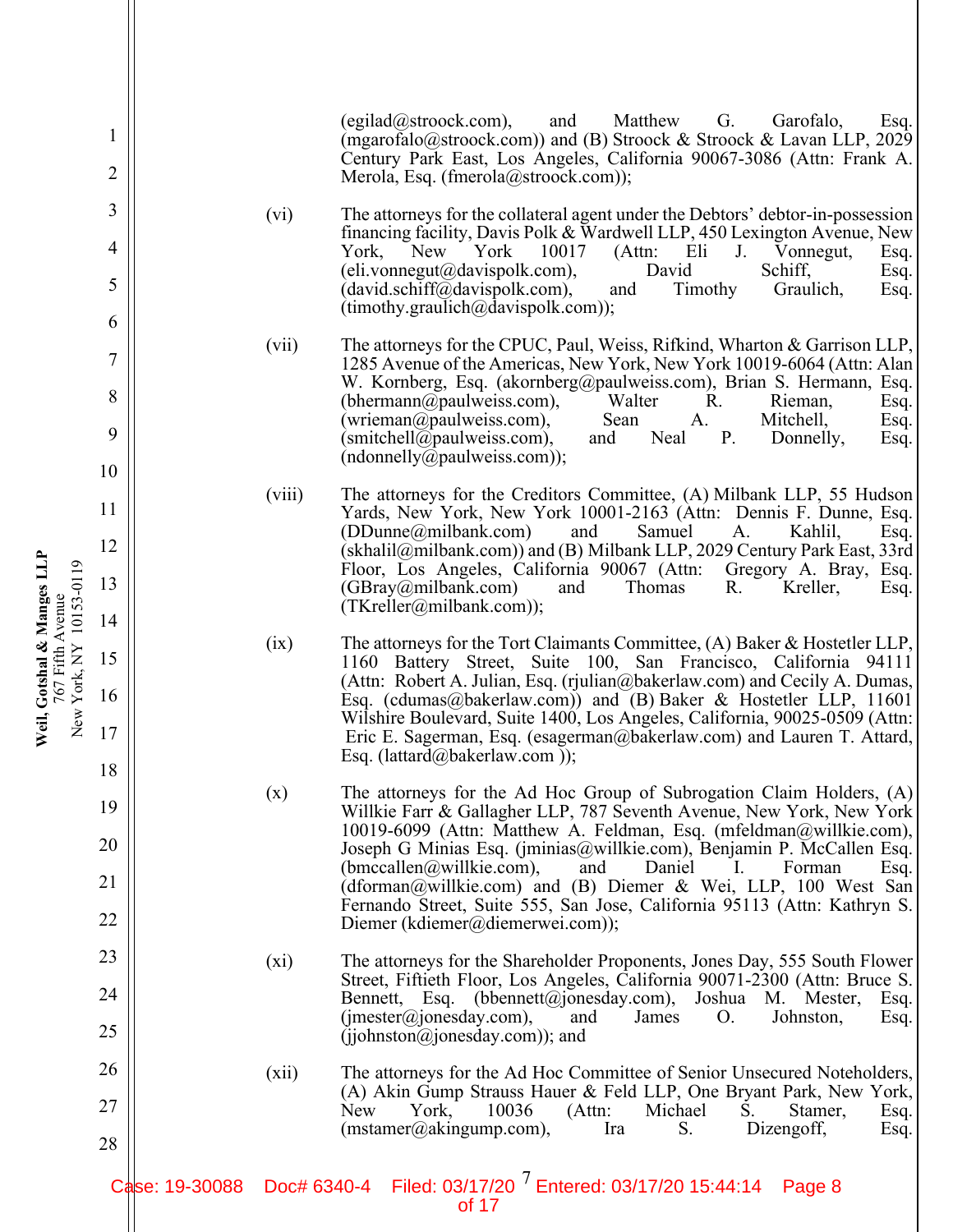(idizengoff@akingump.com), David H. Botter, Esq. (dbotter@akingump.com), Abid Qureshi, Esq. (aqureshi@akingump.com) and (B) Akin Gump Strauss Hauer & Feld LLP, 580 California Street, Suite 1500, San Francisco, California 94104 (Attn: Ashley Vinson Crawford, Esq.  $(avcrawford@akingump.com)$ ).

**IF ANY OBJECTION TO CONFIRMATION OF THE PLAN IS NOT TIMELY FILED AND SERVED STRICTLY AS PRESCRIBED HEREIN, THE OBJECTING PARTY MAY BE BARRED FROM OBJECTING TO CONFIRMATION OF THE PLAN AND MAY NOT BE HEARD AT THE CONFIRMATION HEARING.** 

**PURSANT TO THE SCHEDULING ORDER, PRINCIPAL COUNSEL REPRESENTING A PARTY, OR ANY PRO SE PARTY, OBJECTING TO CONFIRMATION OF THE PLAN MUST APPEAR IN PERSON AT A PRE-CONFIRMATION SCHEDULING CONFERENCE ON MAY 19, 2020 AT 10:00 AM (PREVAILING PACIFIC TIME) TO DISCUSS SCHEDULING ANY EVIDENTIARY MATTERS TO BE DEALT WITH IN CONNECTION WITH THE CONFIRMATION HEARING AND SCHEDULING FOR BRIEFING OF CONTESTED LEGAL ISSUES. FAILURE TO APPEAR MAY RESULT IN THE OBJECTION BEING STRICKEN.**

**9. Plan Releases. INFORMATION REGARDING CERTAIN INJUNCTIONS, EXCULPATIONS AND RELEASES UNDER THE PLAN IS SET FORTH ON ANNEX A HERETO. YOU SHOULD CAREFULLY REVIEW THE PLAN AND THE INFORMATION ON ANNEX A IN ITS ENTIRETY AS IT MAY AFFECT YOUR RIGHTS.**

10. **Executory Contracts and Unexpired Leases**. Pursuant to the Plan, as of, and subject to, the occurrence of the Effective Date of the Plan and the payment of any applicable Cure Amount (as defined in the Plan), all executory contracts and unexpired leases of the Reorganized Debtors shall be deemed assumed, unless such executory contract or unexpired lease (i) was previously assumed or rejected by the Debtors, pursuant to a Final Order (as defined in the Plan), (ii) previously expired or terminated pursuant to its own terms or by agreement of the parties thereto, (iii) is the subject of a motion to assume, assume and assign, or reject filed by the Debtors on or before the Confirmation Date (as defined in the Plan), or (iv) is specifically designated as an executory contract or unexpired lease to be

Case: 19-30088 Doc# 6340-4 Filed: 03/17/20  $^8$  Entered: 03/17/20 15:44:14 Page 9 of 17

1

2

3

4

5

6

7

8

9

10

11

12

13

14

15

16

17

18

19

20

21

22

23

24

25

26

27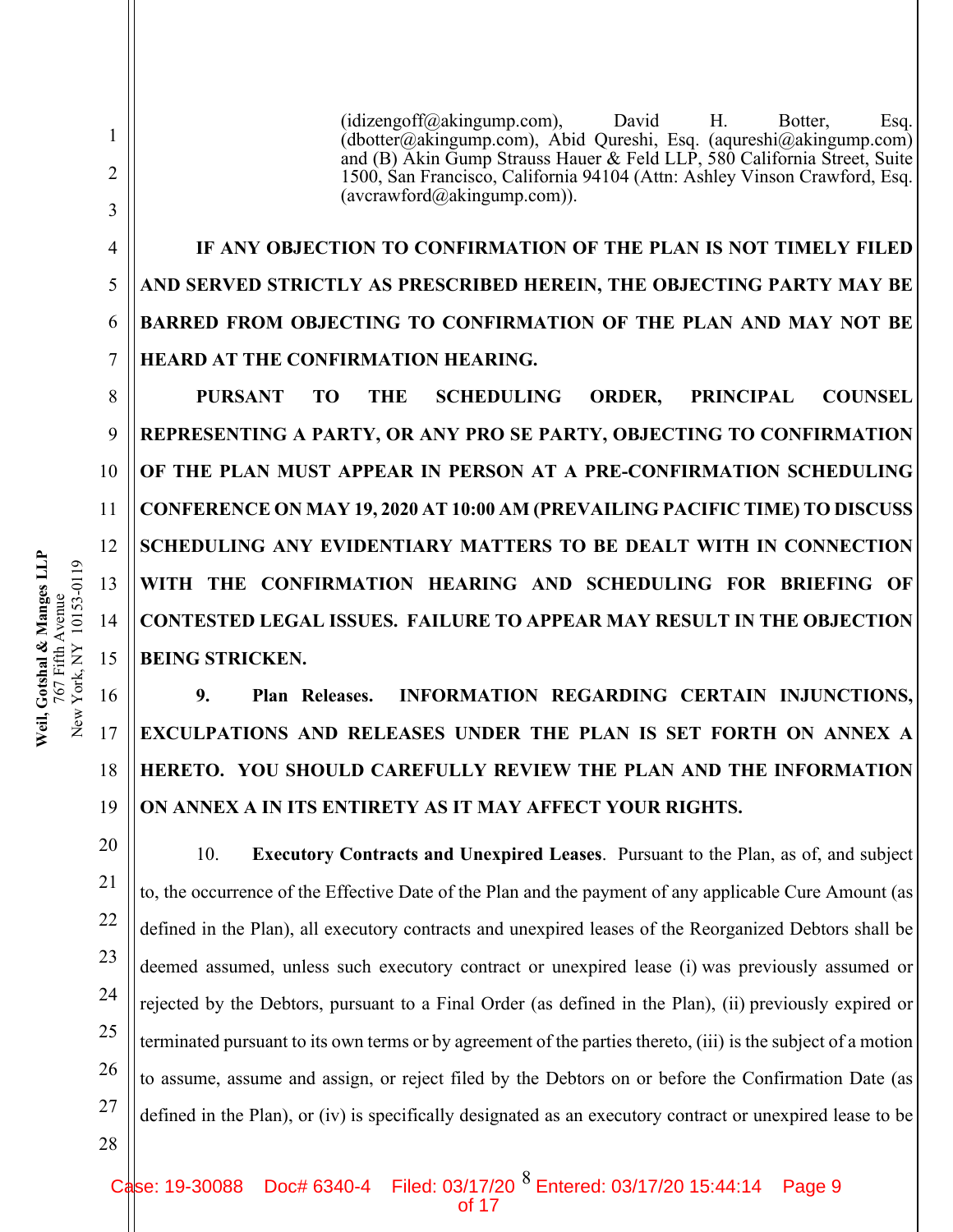rejected on the Schedule of Rejected Contracts (as defined in the Plan) by the Debtors. The Debtors shall serve all applicable notices regarding cure amounts or rejection as set forth in the Plan on the appropriate parties no later than fourteen (14) days before the Objection Deadline.

11. **Additional Information**. Copies of the Disclosure Statement, the Disclosure Statement and Solicitation Procedures Order, the Plan, and the other solicitation materials are on file with the Clerk of the Bankruptcy Court (the "**Clerk**") and may be examined by interested parties on the Debtors' case website, which can be found and accessed at no cost at https://restructuring.primeclerk.com/pge. Copies of the Disclosure Statement, the Disclosure Statement and Solicitation Procedures Order, the Plan, and the other solicitation materials may also be: (i) examined by interested parties during normal business hours at the office of the Clerk; (ii) accessed for a fee via PACER at http://www.canb.uscourts.gov/; and (iii) obtained by written request to the Solicitation Agent, at the address or e-mail address set forth below: